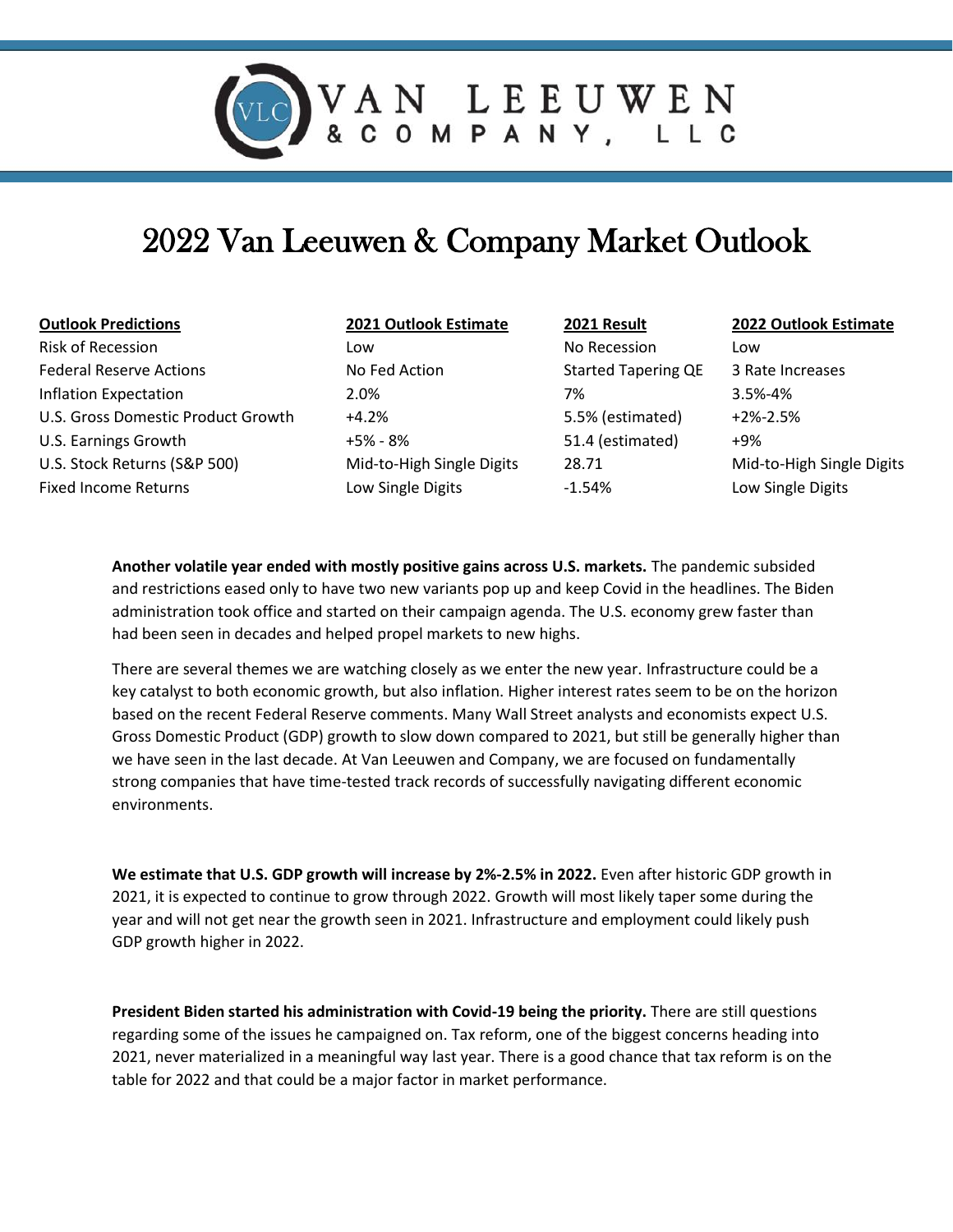Passing the "Build Back Better Act" will be another hallmark of the administration this year. The administration was close to getting a deal done until Senator Manchin of West Virginia announced he was not in favor of the proposal and did not give the 50<sup>th</sup> vote needed to pass the bill.

**Expectations for U.S. Stock Market returns are mid-to high single digit growth among many Wall Street analysts.** This would be a much lower return than the S&P 500 had in 2021, but the last two years of market returns are out of historical norms. The economy is very strong and continuing to grow. Unemployment is almost at pre-pandemic lows and wage growth is strong.

Many of the S& P500 gains from 2021 came from more growth-oriented companies. Last year marked the second year in a row that the S&P 500 significantly outpaced the Dow Jones Industrial Average (DJIA). The less growth-oriented companies, such as those in the DJIA, could be poised to make up ground in 2022.

**Estimated earnings growth for U.S. companies is around 9% year-over-year.** Earnings reports early in the pandemic were abysmal which let to such a high jump in growth last year. The growth we saw last year should taper in 2022, but still be positive. Inflation, consumer spending, and a growing economy should help propel earnings throughout 2022, although some expectations for these companies are very high heading into the year.

**Many analysts estimate fixed income markets to be slightly negative or possibly grow in the low single digits throughout 2022.** U.S. Treasuries will be impacted the most by interest rates, and the Federal Reserve has signaled at least 3 rate increases this year. 2021 was not a good year for the overall U.S. bond index due to rising interest rates throughout the year. We expect this theme to continue through 2022, but one question that needs to be answered is how much if the anticipated interest rate increases have already been priced into the fixed income market.

We continue to believe that high-yield bonds will outperform their investment-grade counterparts in 2022.

**It is estimated that the Federal Reserve will raise rates at least 3 times in 2022.** While the Fed did not change rates in 2021, the began hinting at increases throughout the year which led bond yields higher. The expectation is that yields will continue to rise throughout 2022 which will put pressure on traditional investment grade bonds.

Some of the anticipated rate increases have already been priced into the market during 2021. This caused a negative total return for the year for many bond investments. We are closely watching interest rates and how they will impact bond portfolios.